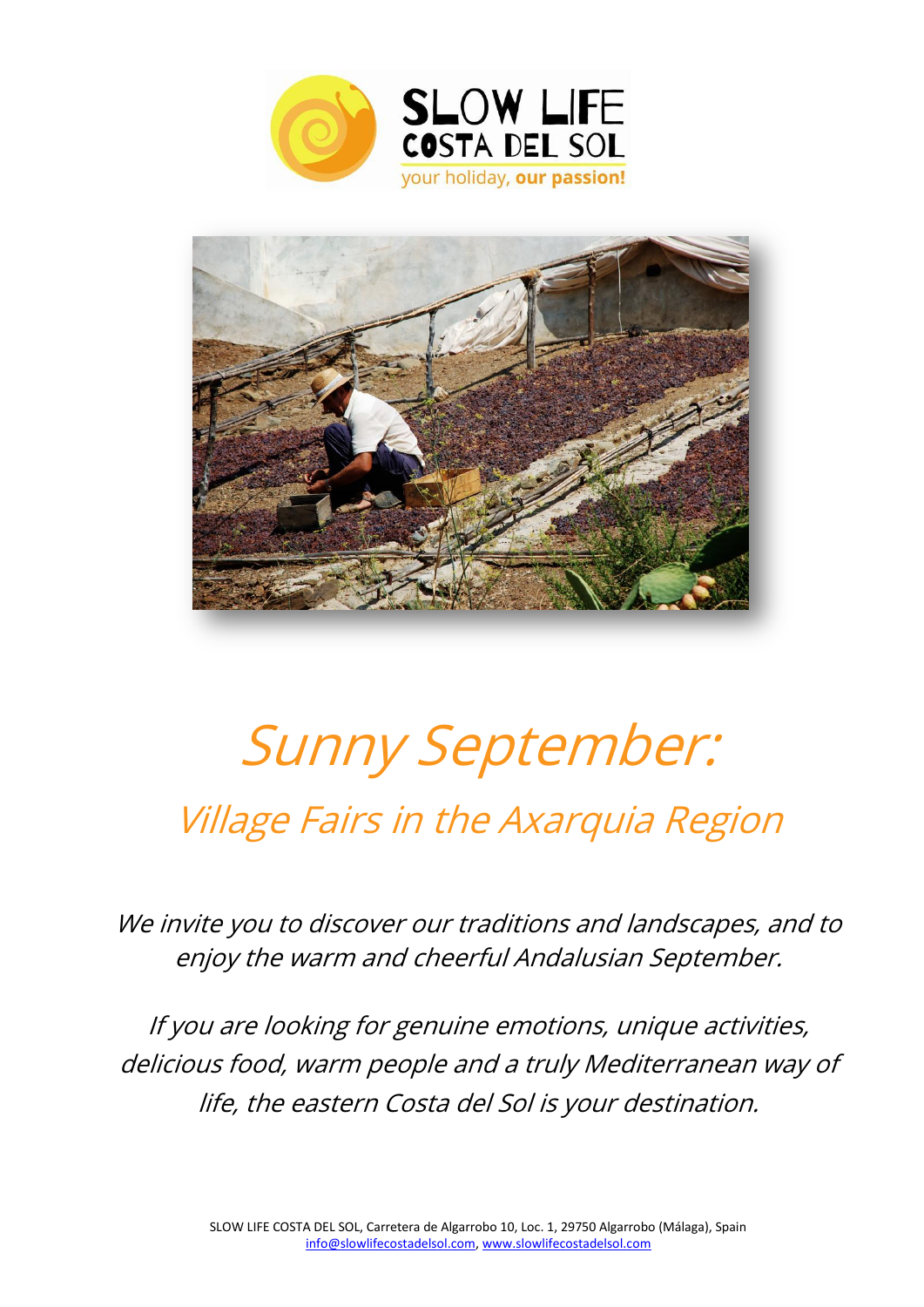# **Where**

- In the Axarquía region, wich lies on the Eastern Costa del Sol, at just 45 min. drive from Malaga International Airport (AGP).

- Axarquía enjoys a typical Mediterranean climate, with hot summers and mild winters, and 320 days of sunshine a year.

## Number of participants

- 8 to 10

# Spoken languages

- English, Spanish, German, French, Italian

# Duration

- 6 nights / 7 days

## When

| Month          | <b>Start Vacation</b> | Vacation<br>End |
|----------------|-----------------------|-----------------|
| September 2016 | Fri 16th              | 22th<br>hu      |

**Suggest an alternative date:** the vacation is available to existing groups (min. 6 people)

# **Vacation Itinerary**

# Day 1: Welcome cocktail, Stroll on the sea promenade of Torre del Mar, Dinner in a selected restaurant on the beach

- Meeting at the airport or train station of Malaga, short trip to Villa el Pino.

- Room assignment, time to explore the house and chill out in the garden or on the poolside with your fellow guests.

- Welcome cocktail, introducing to the spaces of *Villa el pino* and the programed activities.

- Stroll on the sea promenade of Torre del Mar and dinner in a selected restaurant on the beach.

# Day 2: The "As-Sharq Fair" at the village of Salares, Stroll on the sea promenade of Torrox Costa, Dinner in a Chiringuito on the beach

- Rich breakfast at Villa el Pino.

- Transfer to the white village of Salares, the smallest of the Axarquia. You will paticipate at the Feria As-Sharq, a thematic fair in which it is intended to convey the rich moorish cultural legacy on this region. A unique experience, with culinary tastings, concerts, exhibition of storytellers, etc.

- On the afternoon, transfer to Torrox Costa for a relaxing stroll on the sea promenade and a dinner in a *Chiringuito* on the beach.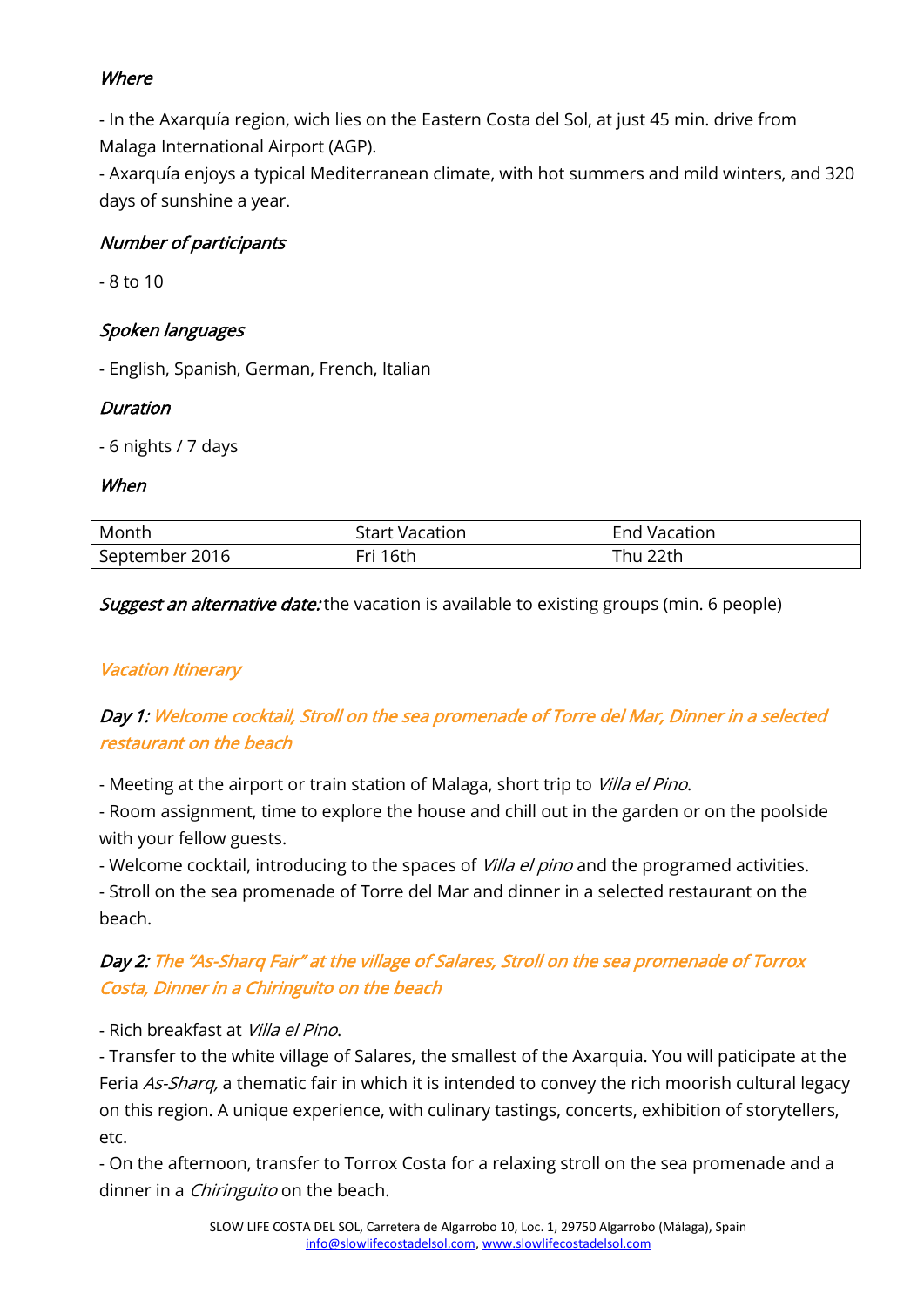# Day 3: Visit to the village of El Borge, "Día de la Pasa" (Raisins Day) and tastings, relax and dinner at Villa El Pino

- Rich breakfast at Villa el Pino.

- Transfer to the village of El Borge, to enjoy the *Día de la Pasa* (Raisins Day). The raisins are very important to the tradition and the economy of this village on the hills.

- During the day you will take part to various demonstrations of the different ways to process the raisins. You will taste the fresh juice produced for this special occasion, and the traditional muscatel wine.

- Transfer at Villa el Pino on late afternoon. Time to Chill Out on the garden ior on the poolside. - The day ends with a genuine Andalusian dinner in the garden.

# Day 4: Cave and Village of Nerja, Balcón de Europa, Dinner at a traditional Mariquería, Chill Out afternoon on the beach, Wine & Tapas Tasting in the old town of Vélez-Málaga

- Rich breakfast at Villa el Pino.

- Visit to the spectacular geological formations of the Cave of Nerja, the largest in Europe of karstic origin (CO2 dissolving action of rain).

- Trip to Nerja, visit to the Balcón de Europa and stroll with shopping through its beautiful streets. Dinner in a traditional Marisquería.

- Chill Out *playa*, sun & sea afternoon, relax under the umbrella in comfortable hammocks.

- In the evening the dinner consists in a selection of tapas and wine in the old town of Vélez-Málaga.

# Day 5: White village of Frigiliana, Old sugar mill tour, Lunch at the El Acebuchal village, Stroll on the natural park, Torrox Costa sea promenade & dinner in a Chiringuito

- Rich breakfast at Villa el Pino.

- Transfer to Frigiliana, considered one of the prettiest villages in Andalusia and stroll through its beautiful streets, visit to the old sugar mill (unique in Europe)

- Short trip to the El Acebuchal village, located at the foot of the Natural Park of Sierra de Almijara, for a delicious Andalusian lunch. Later on we enjoy a lovely stroll around.

- Transfer to Torrox Costa, relax on the sea promenade or on the beach, dinner in a *Chiringuito*.

# Day 6: Glorious day at the Beach with dinner at a genuine Andalusian Chiringuito, relax and BBQ in Villa el Pino

- Rich breakfast at Villa el Pino.

- You enjoy a full day of sun and swim in the Mediterrean sea at one of the most beautiful beaches of the region of Axarquía

- You will experience the Andalusian way of life, by having a lunch at a genuine *Chiringhito* on the beach.

- On late afternoon we move back home, relax at the poolside and dinner in the garden of *Villa* el Pino.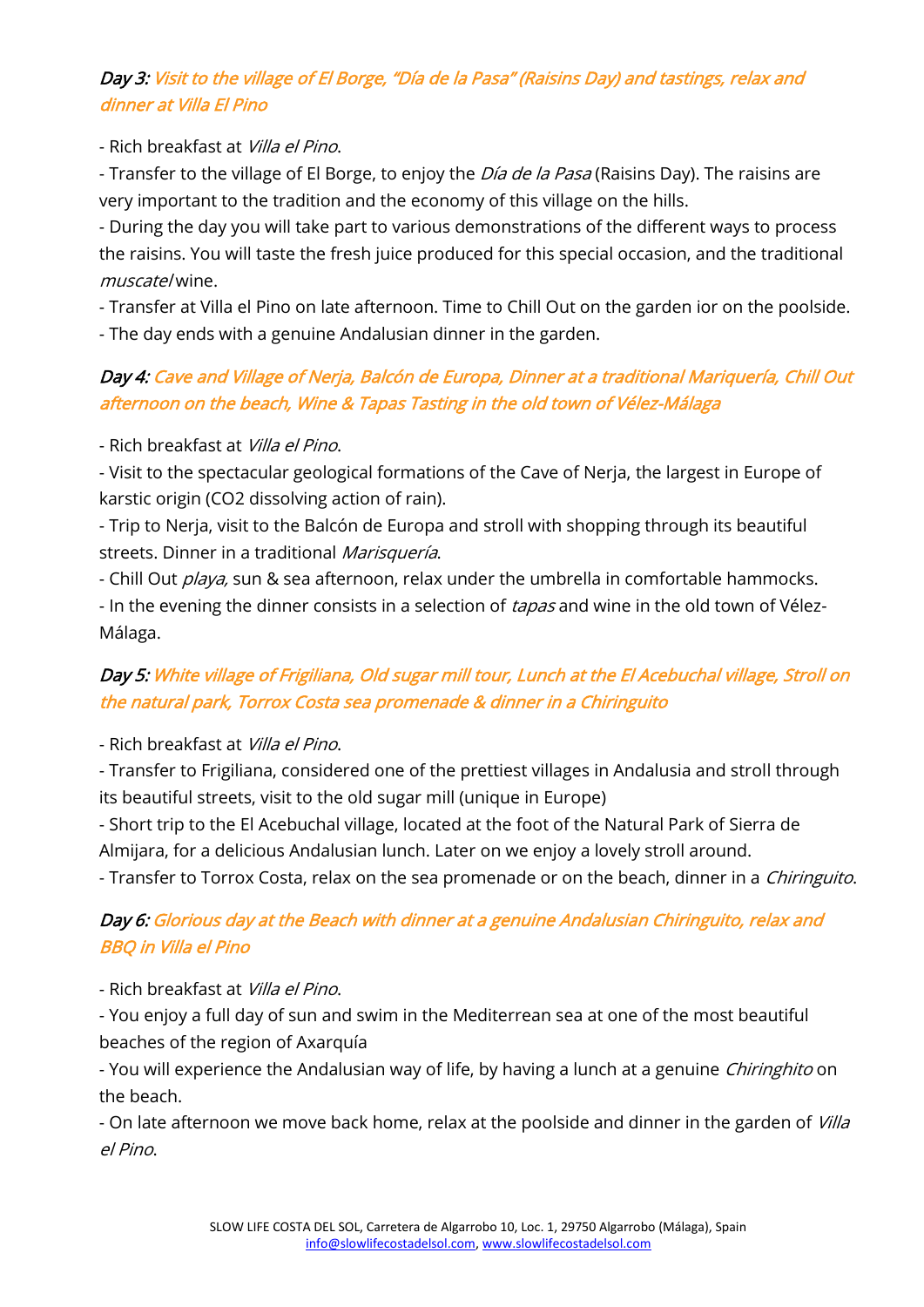## Day 7: People come and people go but friendship stay. Hasta la Vista Amigos!

- Rich breakfast and transfer to the airport and / or train station.

#### Accomodation at Villa el Pino

- Villa el Pino enjoys superb views of the mountains of Axarquía.
- You can relax in the large garden with flowers and plants, on the poolside, under the veranda, or in the cozy lounge room.
- It has 5 rooms furnished with good taste and attention to detail: <http://slowlifecostadelsol.com/it/villa-el-pino.html>



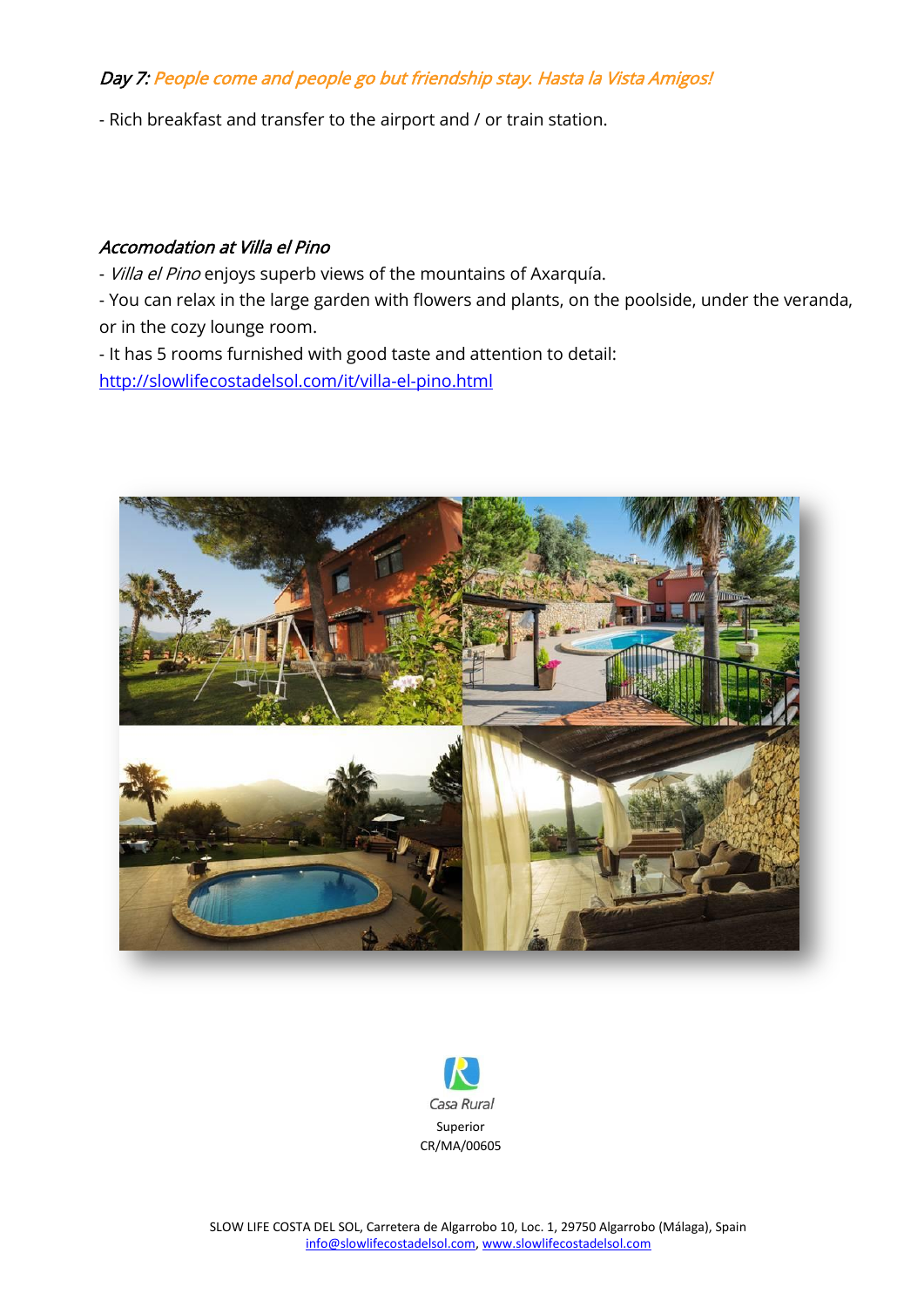## The Rooms

1 Premium Room with a double four-poster bed, reading area, private bathroom, air conditioning, WI-FI



2 Standard Rooms with double bed, shared bathroom between two rooms (with private key for the guest), air conditioning, WI-FI



2 Standard Rooms with double single beds, a shared bathroom between two rooms (with private key for the guest), air conditioning, Wi-FI



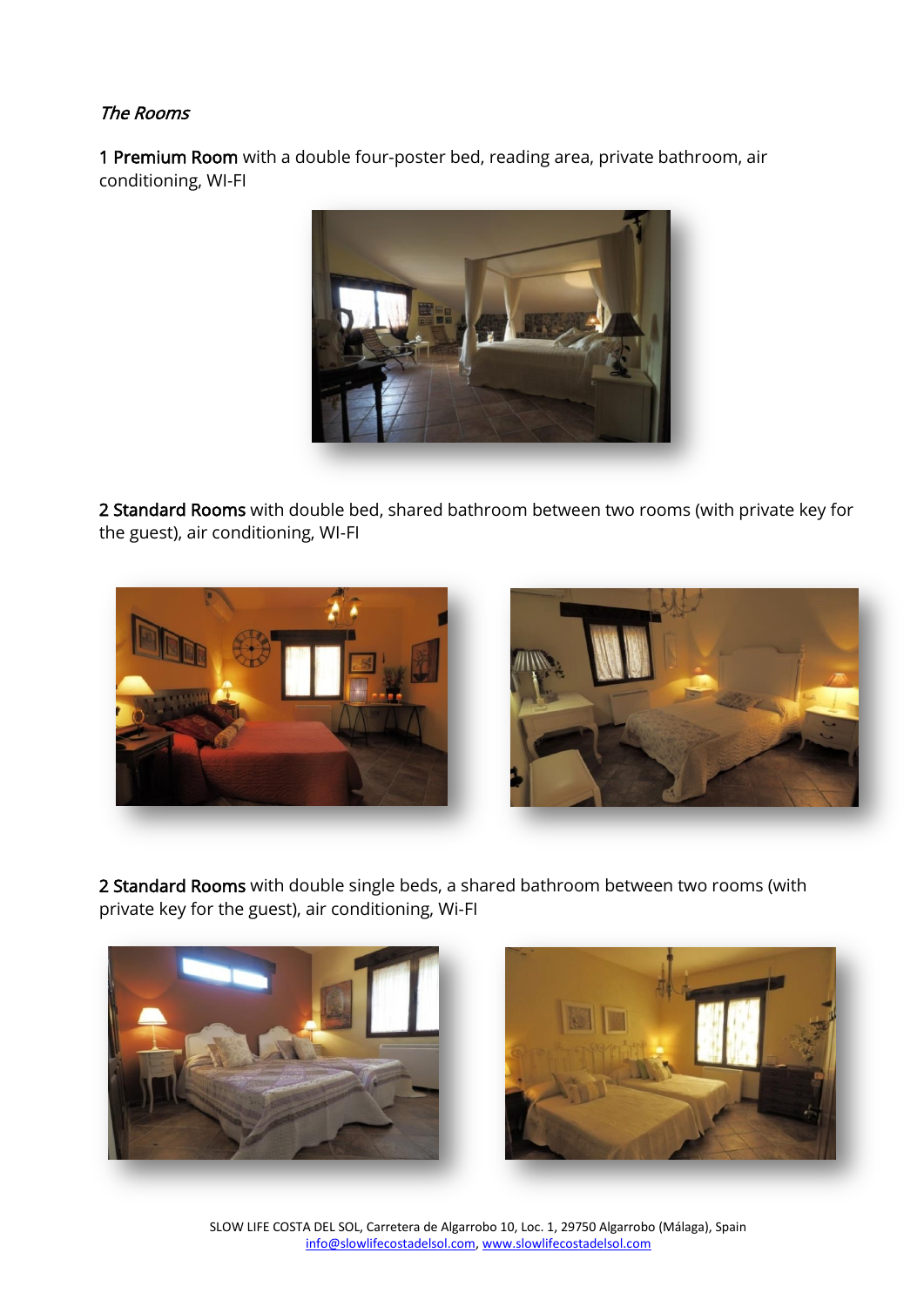## Single travelers

- You can book a room for single use, with supplement, or share a double room at no additional cost.

## Food

- The vegetarian food served at *Villa el Pino* is based on genuine local products. We select our local providers for the quality and authenticity of their offer.

## Price per person (VAT included)

- Standard room shared  $\epsilon$  990
- Standard room single use  $\epsilon$  1237
- Premium room shared  $\epsilon$  1190

## The price per person includes

- 6 nights accommodation at Villa el Pino
- welcome cocktail
- 6 full breakfasts at Villa el Pino
- 3 lunches at restaurant
- 4 dinners at restaurant
- 2 dinners at Villa el Pino
- climate controlled van transportation for all the excursions
- transfer to and from the airport and / or train station
- all the tours and activities
- local guide speaking:, English, Spanish, German, French, and Italian
- WI-FI at Villa el Pino

## The price per person does not includes

- On the day 2 and day 3, the attendees will enjoy some free food & wine tastings. On those days the lunch in the restaurant will be at the expense of the host.

- cost of travel (flight, train, or by other means) from abroad or from Spain.

- other food and drinks than those specified in "The price per person includes".

## Additional information

- We can replace some activities resulting from weather conditions or circumstances beyond our control. In that case we will propose alternative activities of similar value.

- We have a liability insurance on the property, and on the activities carried out. In any case, at the time of booking, we recommend our guests to get a travel, cancellation, and medical insurance.

- If you leave the vacation for any reason after it has started, we are not obliged to make any refunds for unused services.